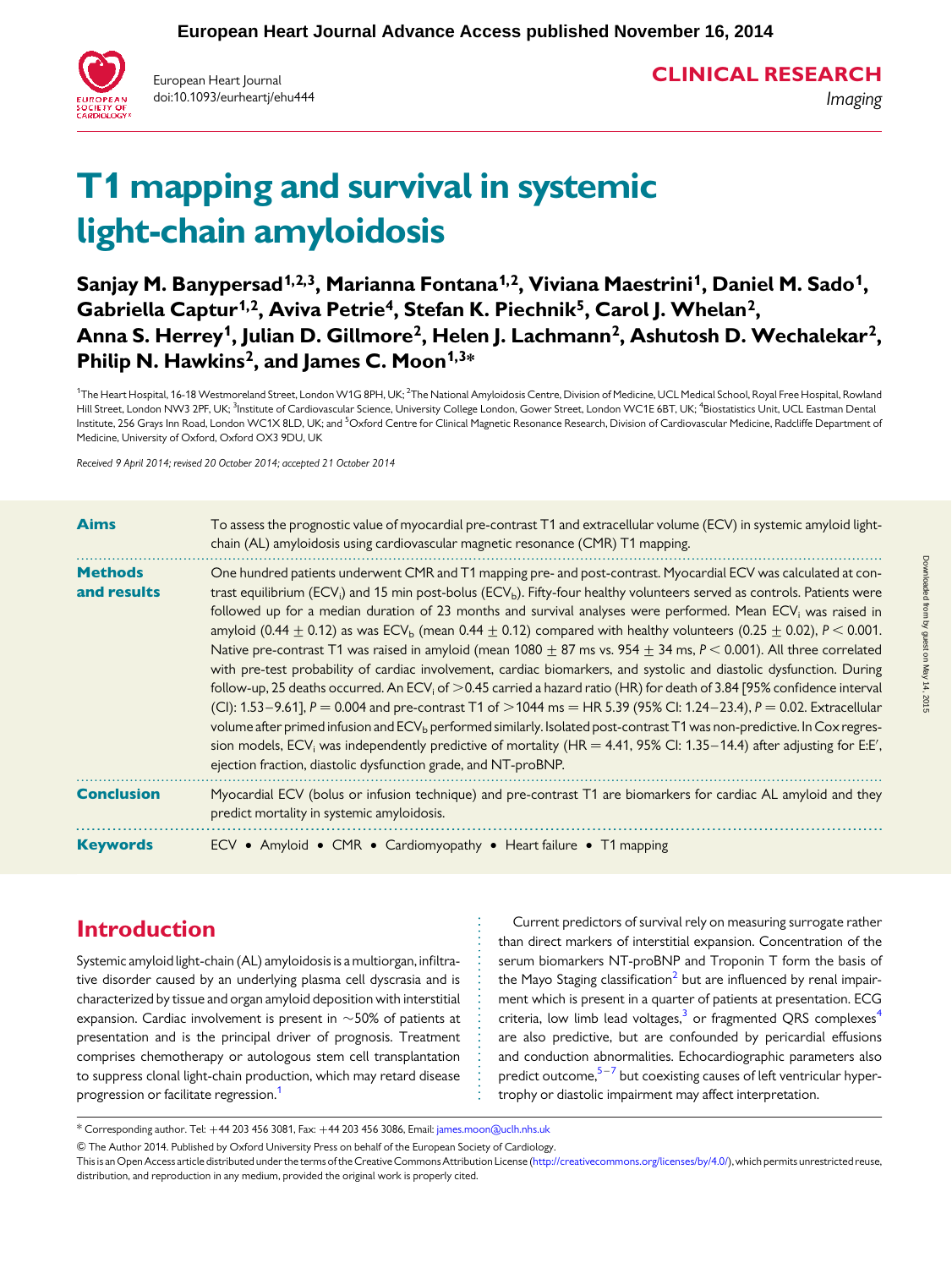<span id="page-1-0"></span>

Figure 1 Showing (A) pre-contrast and (B) post-contrast, four-chamber ShMOLLI image with regions of interest drawn in the left atrium for blood T1 measurement and in the basal septum of left ventricle, excluding at least the first two pixels of endocardium on either side of the septum in order to avoid through planing of blood pool.

Cardiovascularmagnetic resonance (CMR) using the late-gadolinium enhancement (LGE) technique adds value in the diagnosis of cardiac involvement in AL amyloidosis. Altered gadolinium kinetics also shows some correlation with survival.<sup>[8](#page-7-0)</sup> Recently we have shown that pre-contrast, native myocardial T1 mapping correlates with cardiac disease burden and detects early disease.<sup>9</sup> T1 mapping pre- and postcontrast can be used to derive the partition coefficient and, with the haematocrit, the myocardial extracellular volume  $(ECV)^{10-12}$  $(ECV)^{10-12}$  $(ECV)^{10-12}$  which is a direct measurement of myocardial interstitium and therefore likely a surrogate marker of amyloid burden.<sup>[13,14](#page-7-0)</sup> The ECV can also assess amyloid burden in other organs.<sup>15</sup> Furthermore, in other cardiac diseases, myocardial ECV predicts outcome.<sup>16</sup>

Technically, measurement of the ECV requires equilibration of contrast concentrations between blood and myocardium, which can be achieved precisely using a somewhat cumbersome primed contrast infusion,<sup>10</sup> or sufficiently through delayed study following administration of a bolus of gadolinium. Both techniques measure ECV the same where the ECVs are typically 0.4 or less, but one paper has shown a bias towards over-estimation of the true ECV in high ECV conditions (including  $n = 20$  amyloid patients).<sup>17</sup>

We hypothesized firstly that the myocardial ECV and pre-contrast T1 would correlate with disease burden in cardiac AL amyloidosis as assessed by current measures. Additionally, we tested the ability of both biomarkers as predictors of survival inAL amyloidosis by comparing the predictive power of: ECV after primed infusion  $\rm (ECV_i);$ pre-contrast T1; bolus-only ECV ( $ECV<sub>b</sub>$ ); and post-contrast T1.

# **Methods**

The research was approved by The UCL/UCLH Joint Committees on the Ethics of Human Research Committee and all participants provided informed, written consent prior to enrolment. One hundred consecutive patients with systemic AL amyloidosis who were assessed between 2010 and 2012 at the National Amyloidosis Centre (Royal Free Hospital, London, UK) and in whom there were no contraindications to CMR (presence of non-MR compatible devices) or contrast administration  $(GFR < 30$  mLs/min) or potential confounders to T1 measurement

(known atrial fibrillation at first visit) were recruited. These 100 patients include all 60 patients studied previously in the baseline study.<sup>[13](#page-7-0)</sup> Approximately 25% of patients with systemic AL amyloidosis seen at the centre during this period had an eGFR of  $<$ 30 mL/min/1.73 m<sup>2</sup> and were therefore excluded. Six patients who were found to have atrial fibrillation/ flutter once in the scanner after they had consented were not excluded.

All patients had histological proof of systemic AL amyloidosis except 2 (2%), who died before biopsy could be undertaken, but in whom monoclonal gammopathies were present and the organ distribution of amyloid on SAP scintigraphy was characteristic of AL type. Histology was performed with Congo red followed by immunohistochemical staining; tissues examined were: kidney (26%), endomyocardium (7%), bone marrow (13%), upper gastrointestinal tract (7%), liver (3%), fat (15%), spleen (1%), lung (1%), rectum (9%), soft tissues (12%, included skin, tongue, buccal mucosa, labia), lymph node (3%), and peritoneum (1%).

All patients underwent 12 lead ECG, assays of the cardiac biomarkers NT-proBNP and Troponin T, and echocardiography at baseline. Mean ECG QRS voltage in limb and praecordial leads were calculated.<sup>18</sup> Echocardiographic assessment of diastolic function was performed using the E:E′ ratio.Where transmitral E-wave deceleration time and isovolumetric relaxation time were available, a diastolic dysfunction grade of 0–3 was assigned according to established British Society of Echocardiography (BSE) criteria.

All additionally underwent conventional CMR on a 1.5 T magnet (Avanto, Siemens). T1 mapping was performed using the Shortened Modified Look Lockers Inversion (ShMOLLI) recovery sequence<sup>[19](#page-7-0)</sup> preand post-contrast (0.1 mmol/kg bolus and 0.0011 mmol/kg/min infusion of Dotarem<sup>TM</sup>) as part of the Equilibrium CMR (EQ-CMR) technique, the post-contrast T1 map being performed at 15 min and after equilibration (mean time from bolus 45 min), as previously described.<sup>[10](#page-7-0)</sup>

#### Analysis

Standard CMR parameters of structure (left ventricle (LV) mass, left atrial area with/without indexing for body surface area, maximal septal thickness) and systolic function [ejection fraction, mitral annular plane systolic excursion (MAPSE), Tricuspid annular plane systolic excursion (TAPSE)] were assessed. A region of interest (ROI) was drawn in the basal septum in a four-chamber view in all patients and in the left atrium for blood T1 measurement as papillary muscle hypertrophy made drawing an ROI in the LV cavity challenging (see Figure 1); ROIs were mid-myocardial (at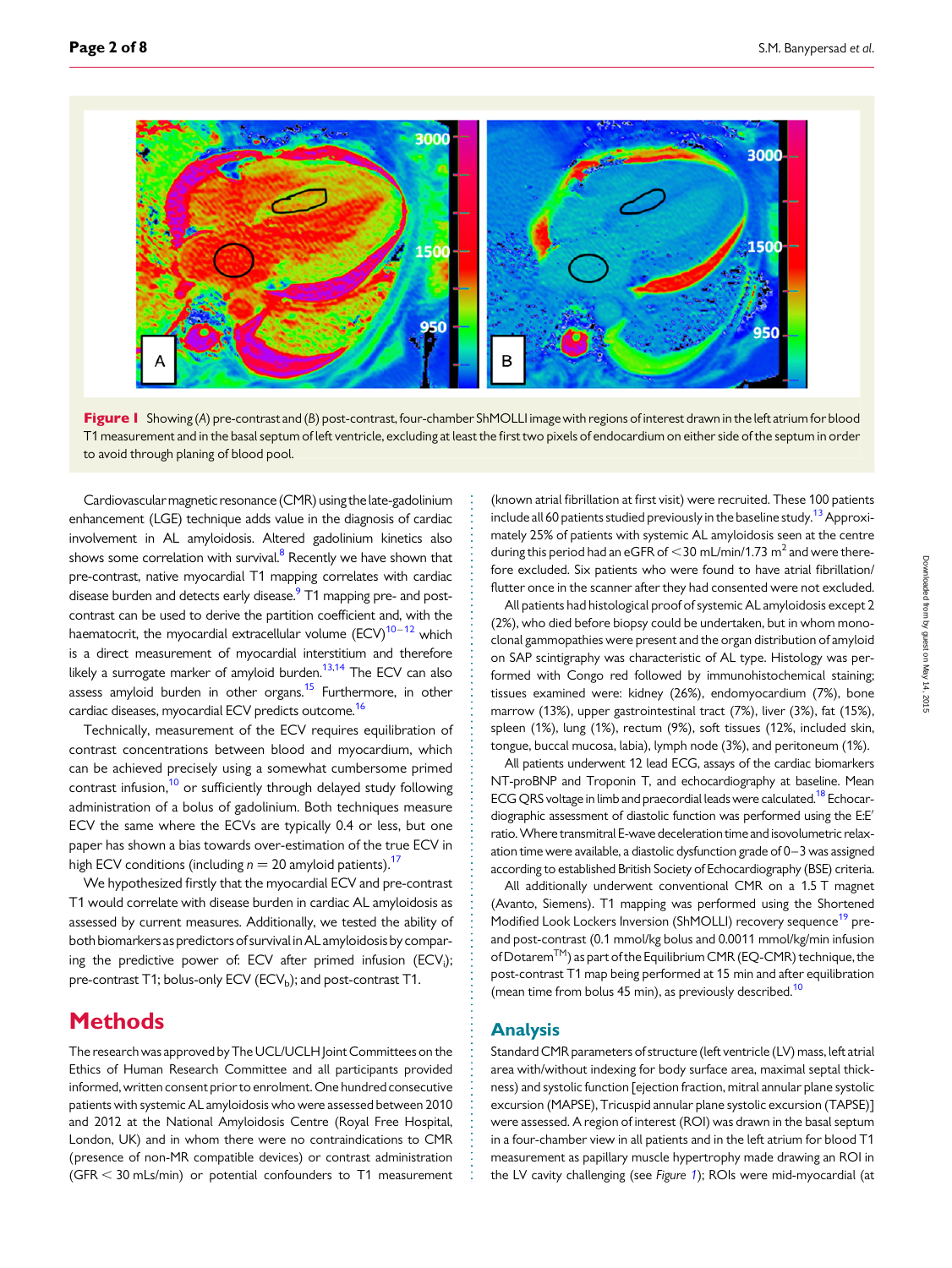least two pixels away from the apparent blood:myocardial boundary) and were drawn without reference to the LGE images (see Figure [1](#page-1-0)).<sup>[13](#page-7-0)</sup> We quantified interstitial expansion with the ECV as described previously:  $ECV = \lambda(1 - \text{haematocrit}),$  where  $\lambda = [\Delta R1_{\text{myocardium}}]/[\Delta R1_{\text{blood pool}}]$ pre- and post-Gd (where  $R1 = 1/T1$ ).

Some ECV data ( $n = 19$  of the 100) pre-dated availability of ShMOLLI T1 mapping and had utilized multibreath-hold T1 measurement.<sup>[10](#page-7-0)</sup> We have demonstrated equivalence of ECV values derived from this technique with ShMOLLI ECV and so these data were not excluded from the analyses.<sup>20</sup>

That said, these patients did not have an  $ECV<sub>b</sub>$  value or the subsidiary component of the ECV equation, pre-contrast T1; multibreath-hold measurement has been shown to be inferior to T1 mapping, so accordingly, these were excluded from the sub-analysis comparing techniques—this particular analysis therefore consists of 81 rather than 100 patients.

Extracellular volume and myocardial T1 results were compared with 54 healthy volunteers who underwent pre-contrast T1 mapping and ECV measurement (bolus and infusion). The number of patients dead and alive was assessed after a median duration of 23 (interquartile range: 6-25) months. Some analysis involved sub-grouping patients into pre-test probability of cardiac involvement. This was done as previously described and as stated below.

Definite cardiac involvement—any of:

- Left ventricle (LV) wall thickness of  $\geq$  12 mm by echocardiography in the absence of any other known cause
- Right ventricle (RV) free wall thickening co-existing with LV thickening by echocardiography in the absence of systemic or pulmonary hypertension

Possible cardiac involvement—any of:

- LV wall thickening by echocardiography in the presence of hypertension
- RV thickening by echocardiography in the presence of pulmonary hypertension
- Normal wall thickness by echocardiography with diastolic dysfunction and raised serum biomarkers<sup>2</sup>

No suspected involvement:

• Normal wall thickness by echocardiography with normal serum biomarkers

#### Statistical analysis

Study data were collected and managed using REDCap (Research Electronic Data Capture) electronic data capture tools hosted at University College London.<sup>[21](#page-7-0)</sup> Analysis was performed using SPSS (IBM Corp. Released 2012. IBM SPSS Statistics for Windows, Version 21.0. Armonk, NY: IBM Corp), R programming language for statistical computing (version 3.0.1, The R Foundation for Statistical Computing) and in Stata (StataCorp. 2011. Stata Statistical Software: Release 12. College Station, TX: StataCorp LP). All continuous variables were normally distributed except NT-proBNP and Troponin T which were log (ln) transformed (base e) to achieve normality for further analysis. Linear regression models measured the association between quantitative ECV and other variables; variance inflation factors  $<$  2 excluded collinearity.

Pearson's correlation coefficients are presented in terms of R values. Means are presented  $\pm$  SD. The  $\chi^2$  test was used to compare categorical variables between patients and controls whilst the unpaired t-test was used to compare continuous variables between the patients and controls. A one-way ANOVA with Bonferroni correction was used to test ECV with pre-test clinical probability of cardiac involvement.<sup>[13](#page-7-0)</sup>

To test the prognostic value of ECV and pre-contrast T1, survival was evaluated using Cox proportional hazards regression analysis, providing estimated hazard ratios (HRs) with 95% confidence intervals (CIs) and Kaplan –Meier curves. Conventional ROC analysis could not be performed because the follow-up period was not the same for each patient. Therefore, time-dependent ROC curves<sup>22</sup> were used to assess the capacity of  $ECV_i$  compared with  $ECV_b$  and pre-contrast myocardial T1 for discriminating between surviving and dying patients with AL amyloidosis. For fixed times ( $t = 12$  months,  $t = 24$  months) and specificity level, we have compared the sensitivity of  $\mathsf{ECV}_{\mathsf{i}}$ ,  $\mathsf{ECV}_{\mathsf{b}}$ , and pre-contrast myocardial T1 measurements for detecting patients who will die by time t. For the ROC curves constructed using the nearest neighbour estimator (NNE) we used a narrow span of  $\lambda$  (0.25  $\times$  nobs<sup>-0.20</sup>) to yield only moderate smoothing. To permit comparison of ROCs by the NNE estimator, a set of simple KM estimator ROC curves for this data at  $t = 24$  months are also provided (see [Supplementary material online,](http://eurheartj.oxfordjournals.org/lookup/suppl/doi:10.1093/eurheartj/ehu444/-/DC1) Figure S1).

Optimal myocardial T1 and ECV values were explored by Cox regression, using the median and the 1st or 2nd tertiles as cut-off values. The two groups resultingfrom each cut-off were compared using the Harrell's C statistic (a measure of discrimination between groups) to determine the better model and thus biomarker for predicting survival. All variables were first explored with univariate Cox regression. Multivariable models evaluated the independent predictive value of ECV above other clinically and statistically significant covariates.

## **Results**

Table [1](#page-3-0) summarizes baseline characteristics for patients and healthy volunteers. Within the patient cohort, 14 (14%) patients were on treatment for hypertension; 10 (10%) had confirmed coronary artery disease by angiography, 1 (1%) had had a stroke, and 2 (2%) had diabetes. Fifty patients were treated with chemotherapy for the first time which comprised triple therapy with either cyclophosphamide, thalidomide, and dexamethasone or cyclophosphamide, bortezomib and dexamethasone (CVD), depending on local guidelines of regional NHS Trusts within the UK. Seventeen patients were treated for a 2nd or 3rd time having relapsed—treatment was either with CVD or a lenalidomide-containing regimen in these instances. Nine patients had not received any chemotherapy as there was no clinical indication (e.g. renal amyloid with established renal failure, isolated neuropathic presentations) and 24 patients were under a stable follow-up with no indication for further chemotherapy at the time of scan.

Twenty-one patients had a pre-test probability of no cardiac involvement, 26 had possible cardiac involvement, and 53 had definite cardiac involvement.

All ECV values are the  $ECV_i$  from infusion measurement unless otherwise stated. Healthy controls were younger on average, but our work and others suggests any ECV changes with age are small compared with amyloid changes. $23,24$  There were proportionately more females in the control vs. the patient group. This slightly increases the control group ECV and pre-contrast T1 compared with that of a gender-matched group (male vs. female: ECV 0.24 vs. 0.27,  $P < 0.001$ ; T1 940 vs. 966 ms,  $P = 0.006$ ).

As in previous work, mean cardiac ECV was greater in patients compared with healthy volunteers with a wider range (0.44  $\pm$  0.12 vs.  $0.25 + 0.02$ ,  $P < 0.001$ ) and correlated with pre-test probability of cardiac involvement by conventional parameters  $(P < 0.001)^{13}$ (see [Supplementary material online,](http://eurheartj.oxfordjournals.org/lookup/suppl/doi:10.1093/eurheartj/ehu444/-/DC1) Figure S2). Mean pre-contrast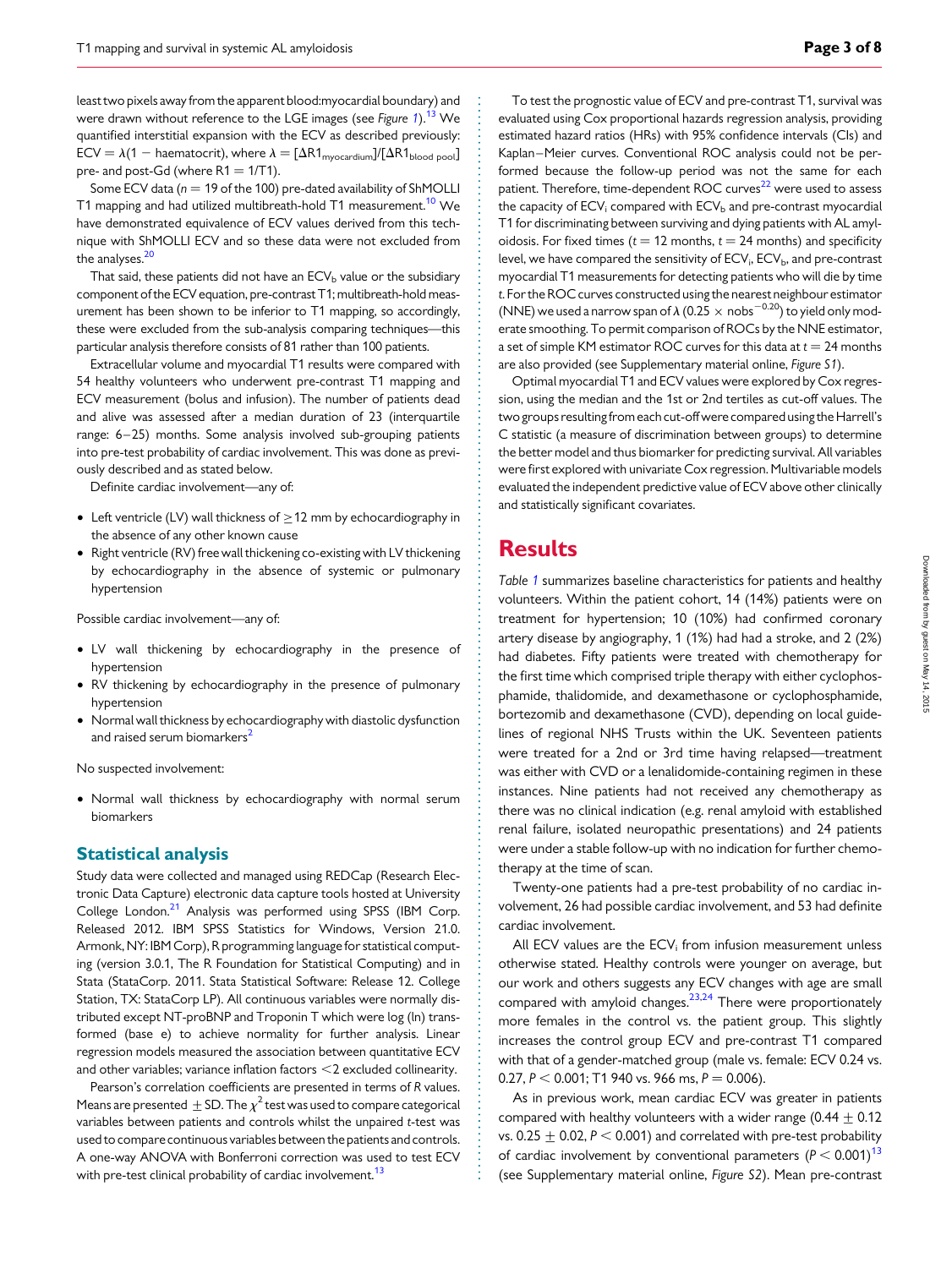| <b>Characteristic</b>                               | <b>Patients</b>     | <b>Healthy controls</b> | P value |
|-----------------------------------------------------|---------------------|-------------------------|---------|
| Male/female                                         | 67/33               | 25/29                   | 0.01    |
| Mean age $\pm$ SD (years)                           | $62 \pm 10$         | $46 + 15$               | 0.001   |
| Mean creatinine $\pm$ SD (mmol/L)                   | $89 + 32$           | $74 + 13$               | 0.001   |
| Mean NYHA (I/II/III/IV)                             | 29/56/15/0          |                         |         |
| Mean $EF + SD$ (%)                                  | $66 + 11$           | $67 + 6$                | 0.42    |
| Diastolic dysfunction grade (0/1/2/3) <sup>a</sup>  | 15/36/25/22         |                         |         |
| Mean indexed end-diastolic LV volume $\pm$ SD (mLs) | $60 + 14$           | $73 + 12$               | 0.001   |
| Mean indexed end-systolic LV volume $\pm$ SD (mLs)  | $19 + 10$           | $25 + 7$                | 0.001   |
| Mean indexed LV mass + $SD(g/m^2)$                  | $96 + 34$           | $65 + 15$               | 0.001   |
| Mean indexed LA area                                | $13 + 3$            | $9 + 1.5$               | 0.001   |
| Median NT-proBNP in pmol/L (IQ range)               | $146(38 - 359)$     |                         |         |
| Median troponin T in ng/L (IQ range)                | $0.03(0.01 - 0.06)$ |                         |         |
| AF/atrial flutter (%)                               | 6(6)                | 0                       |         |

<span id="page-3-0"></span>

|  | <b>Table 1 – Baseline characteristics of the 100 AL amyloidosis patients and 54 healthy controls</b> |  |  |  |  |
|--|------------------------------------------------------------------------------------------------------|--|--|--|--|
|--|------------------------------------------------------------------------------------------------------|--|--|--|--|

a<br>Two patients did not have all three diastolic markers measured due to poor windows and therefore could not be graded as per BSE guidelines.

myocardial T1 values were raised in patients compared with healthy volunteers (1080  $\pm$  87 ms vs. 954  $\pm$  34 ms, P  $<$  0.001) and also correlated with pre-test probability of cardiac involvement ( $P < 0.001$ ). Table [2](#page-4-0) provides the Pearson correlation coefficients of ECV, pre-contrast and post-contrast myocardial T1 to other cardiac parameters, many of which typically change in cardiac amyloid. Extracellular volume correlated significantly with 17 of 19; pre-contrast T1 with 12, and post-contrast T1 with 10.

With regards LGE, 25 patients had no LGE, 50 had global subendocardial enhancement, and 10 had extensive enhancement. Eight had patchy enhancement and seven had evidence of only altered gadolinium kinetics, i.e. reversed nulling of myocardium and blood after gadolinium administration. Extracellular volume correlated significantly with increasing degrees of LGE ( $P < 0.001$ ) as shown in Figure [2](#page-4-0).

At follow-up (median 23 months), 25 of 100 patients had died. For each potential predictor, median and tertile cut-points were assessed for predictive power and the best result presented (see Table [3](#page-5-0)).

For  $\mathsf{ECV}_{\mathsf{i}}$ , a median  $\mathsf{ECV}$  of 0.45 was the best predictor of survival: HR [3](#page-5-0).84 (1.53-9.61),  $P = 0.004$  (Figure 3). The survival curve indicates that there is an  $\sim$  40% chance of death at 23 months in patients with an ECV  $\geq$  0.45 compared with 15% for patients with an ECV  $<$ 0.45. For pre-contrast myocardial T1, the 1st tertile (cut-point 1044 ms) was the best predictor: HR 5.39 (1.24–23.4),  $P = 0.02$ (Figure [4A](#page-6-0)).  $ECV<sub>b</sub>$  with median of 0.44 also predicted survival with an HR of 5.09 (1.09–23.7),  $P = 0.04$  (Figure [4B](#page-6-0)). Post-contrast T1 did not predict survival (HR =  $0.5$ ,  $P = 0.11$ ).

When the three predictive models  $\mathsf{ECV}_{\mathsf{i}}$ ,  $\mathsf{ECV}_{\mathsf{b}}$ , and pre-contrast T1 were compared to determine the stronger discriminator using the Harrell's C statistic (the higher the number, the stronger discriminator), all three performed similarly (see Table  $3$ ). The timedependent ROC analysis revealed that overall (considering both earlier  $[t = 12]$  and later  $[t = 24]$  follow-up times), the three ROC curves for ECV<sub>i</sub>, ECV<sub>b</sub>, and pre-contrast T1 show quite similar dis-crimination for cumulative mortality (see Figure [5](#page-6-0)).

The value  $ECV_i > 0.45$  remained significantly associated with mortality (HR = 4.41, 95% CI 1.35 – 14.4;  $P = 0.01$ ) in multivariable Cox models that included measures of systolic and diastolic function and serum biomarkers: E:E', diastolic dysfunction grade  $(\geq 2)$ , ejection fraction, and LnNT-proBNP (troponin was not available in all patients). E:E′ and NT-ProBNP also remained independently predictive.

## **Discussion**

Extracellular volume is the first, non-invasive quantifier of the cardiac interstitium, while pre-contrast T1 is a composite measure of interstitium and myocardial cells. This study demonstrated that ECV and native myocardial T1 as measured by the newer T1 mapping techniques, both correlate with current markers of disease severity in cardiac AL amyloidosis, supporting previous work. $11-13$  $11-13$  We have also demonstrated that both these biomarkers have 'real-world' clinical significance in that both are predictors of mortality in AL amyloidosis.

Amyloidosis is the exemplary interstitial disease of the myocardium. Cardiac involvement portends a poor prognosis which has driven the need for better methods of detecting early cardiac disease. We previously described both pre-contrast T1 mapping and ECV measurement as potential, non-invasive techniques for dir-ectly measuring the cardiac AL disease burden in amyloid.<sup>[13](#page-7-0)</sup> Here, these early results are strengthened by increased numbers and, additionally, prognostic significance of the biomarkers is demonstrated, even with therapy. The half of AL amyloid patients with an ECV  $>$ 0.45 had a three- to four-fold increased likelihood of death roughly a 35– 40% chance of death at 23 months compared with lower ECV patients despite therapy, lending support to ECV as a key amyloid biomarker.

Recent work published in this journal in non-amyloid patients, where ECV likely measures diffuse fibrosis, has also showed predictive power—in 1176 consecutiveCMR referral patients over a median of 1.3 years follow-up, 24 deaths occurred with ECV carrying a hazard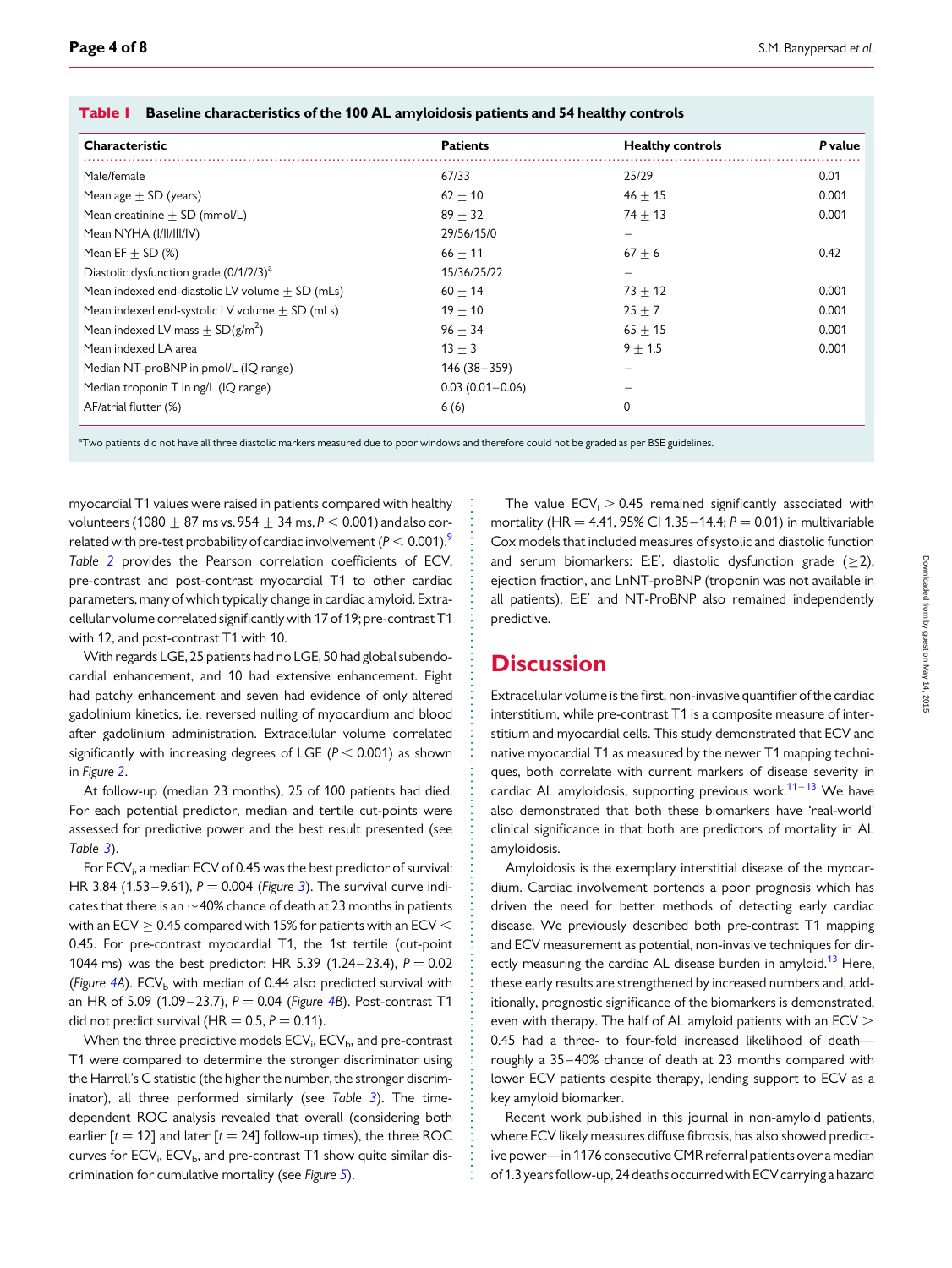<span id="page-4-0"></span>Table 2 Extracellular volume, pre-, and post-contrast T1 correlations (Pearson's R correlations) with cardiac structure and function, biomarkers and ECG changes in light-chain amyloid patients

|                                 | <b>ECV</b> |         | <b>Myocardial T1</b> |         |                      |         |
|---------------------------------|------------|---------|----------------------|---------|----------------------|---------|
|                                 |            |         | Pre-contrast         |         | <b>Post-contrast</b> |         |
|                                 | R          | P-value | R                    | P-value | R                    | P-value |
| LV structure by CMR             |            |         |                      |         |                      |         |
| LV mass                         | 0.49       | < 0.001 | 0.44                 | 0.001   | 0.44                 | 0.001   |
| Indexed LV mass                 | 0.50       | 0.001   | 0.44                 | 0.001   | 0.41                 | 0.001   |
| Septal thickness                | 0.61       | 0.001   | 0.54                 | 0.001   | 0.35                 | 0.001   |
| LA area                         | 0.31       | 0.002   | 0.13                 | 0.25    | 0.22                 | 0.054   |
| Indexed LA area                 | 0.29       | 0.003   | 0.11                 | 0.35    | 0.11                 | 0.35    |
| LV systolic function by CMR     |            |         |                      |         |                      |         |
| Ejection fraction               | 0.46       | 0.001   | 0.31                 | 0.004   | 0.22                 | 0.045   |
| MAPSE <sup>ª</sup>              | 0.59       | 0.001   | 0.53                 | 0.001   | 0.25                 | 0.023   |
| LV end-diastolic volume         | 0.05       | 0.64    | 0.12                 | 0.28    | 0.15                 | 0.18    |
| LV end-systolic volume          | 0.31       | 0.002   | 0.15                 | 0.19    | 0.06                 | 0.58    |
| Indexed LV end-diastolic volume | 0.10       | 0.32    | 0.17                 | 0.13    | 0.27                 | 0.01    |
| Indexed LV end-systolic volume  | 0.31       | 0.002   | 0.13                 | 0.23    | 0.04                 | 0.73    |
|                                 |            |         |                      |         |                      |         |
| LV diastolic function by echo   |            |         |                      |         |                      |         |
| E:E'                            | 0.35       | 0.001   | 0.25                 | 0.03    | 0.34                 | 0.002   |
| <b>IVRT</b>                     | 0.37       | 0.002   | 0.32                 | 0.02    | 0.19                 | 0.17    |
| E-deceleration time             | 0.24       | 0.02    | 0.37                 | 0.001   | 0.07                 | 0.51    |
| RV systolic function by CMR     |            |         |                      |         |                      |         |
| TAPSE <sup>\$b</sup>            | 0.53       | 0.001   | 0.50                 | 0.001   | 0.42                 | 0.001   |
| <b>Biomarkers</b>               |            |         |                      |         |                      |         |
| Serum NT-pro-BNP (LnNT-proBNP)  | 0.65       | 0.001   | 0.58                 | 0.001   | 0.35                 | 0.001   |
| Troponin T (InTropT)            | 0.43       | 0.02    | 0.28                 | 0.07    | 0.24                 | 0.12    |
| <b>ECG</b>                      |            |         |                      |         |                      |         |
| ECG limb lead mean voltage      | 0.43       | 0.001   | 0.37                 | 0.001   | 0.10                 | 0.40    |
| ECG chest lead mean voltage     | 0.22       | 0.03    | 0.13                 | 0.27    | 0.24                 | 0.03    |

<sup>a</sup>Mitral annular plane systolic excursion.

\$bTricuspid annular plane systolic excursion.



Figure 2 Dot plot showing correlation between extracellular volume and late-gadolinium enhancement.

ratio of 1.52 (1.21–1.89) for admissions with heart failure and all-cause mortality.<sup>[16](#page-7-0)</sup> Here, we have demonstrated that ECV adds incremental value over and above existing clinical markers when riskstratifying patients. Unfortunately, it was not possible to include NYHA class in the multivariable model because this information was not available in all patients due to other factors limiting exertion such as peripheral and autonomic neuropathy due to systemic amyloidosis. Additionally, the limited number of deaths limits very extensive multivariable analysis so this may not represent the optimal multivariable model.

We used an arbitrary categorization for the presence or otherwise of cardiac amyloid. The Mayo staging system is the most recognized predictor of survival in systemic AL amyloidosis.<sup>[2](#page-7-0)</sup> In new presentations, median survival was reduced from 26 to 10 months when either NT-proBNP or Troponin T was raised and reduced further still to only 3 months if both biomarkers were raised, although the authors are in the process of further refining this model with inclusion of values for serum-free light-chain concentration.<sup>[25](#page-7-0)</sup> Our survival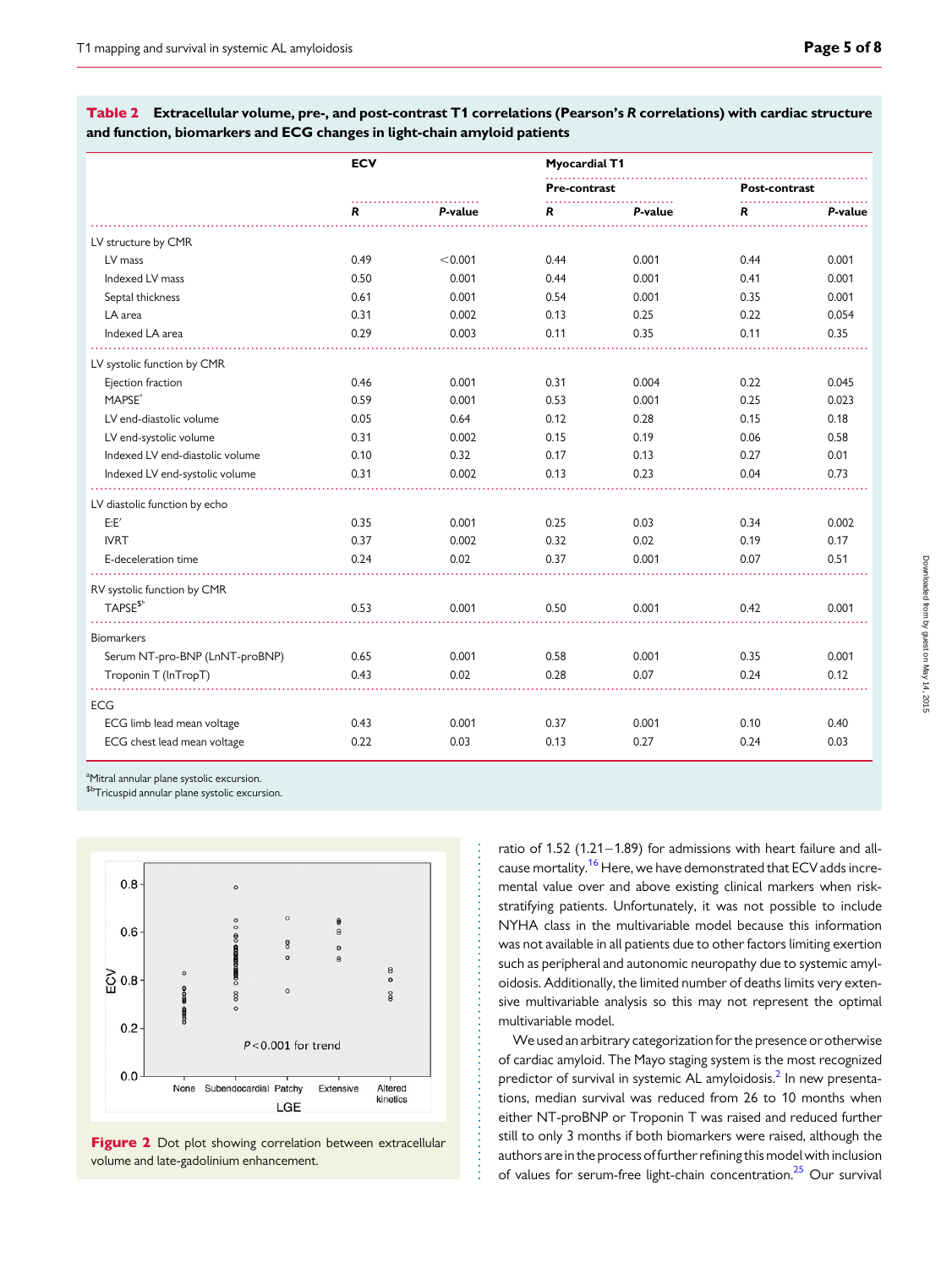|                            | Tertile                          | Cut-point                                           | <b>HR (95% CI)</b>                                                | P-value                 | Harrell's C statistic |
|----------------------------|----------------------------------|-----------------------------------------------------|-------------------------------------------------------------------|-------------------------|-----------------------|
| ECV <sub>i</sub>           | Tertile 1<br>Median<br>Tertile 2 | 0.40<br>0.45<br>0.49                                | $4.67(1.39 - 15.5)$<br>$3.83(1.53 - 9.61)$<br>$3.61(1.56 - 8.38)$ | 0.013<br>0.004<br>0.003 | 0.63<br>0.66<br>0.65  |
| Pre-contrast myocardial T1 | Tertile 1<br>Median<br>Tertile 2 | $1044 \text{ ms}$<br>$1080 \text{ ms}$<br>$1116$ ms | $5.39(1.24 - 23.4)$<br>$3.01(1.08 - 8.44)$<br>$3.22(1.30 - 8.04)$ | 0.02<br>0.035<br>0.01   | 0.64<br>0.62<br>0.63  |
| ECV <sub>h</sub>           | Median                           | 0.44                                                | $5.09(1.09 - 23.7)$                                               | 0.03                    | 0.68                  |
| Post-contrast T1           | Median                           | 565 ms                                              | $0.45(0.17 - 1.20)$                                               | 0.11                    | 0.41                  |

<span id="page-5-0"></span>Table 3 Median and tertiles for extracellular volume after primed infusion and pre-contrast T1 with associated Hazard Ratios by Cox regression and Harrell's C statistic

Cox regression and Harrell's C statistic also shown for median ECV<sub>b</sub> and post-contrast T1.



Figure 3 Kaplan–Meier survival curves for extracellular volume after primed infusion.

data in the 49 patients scanned at presentation is currently underpowered to determine any incremental benefit of ECV in this specific patient group; this remains work in progress.

Extracellular volume is predictive, regardless of treatment status and indeed irrespective of whether patients are presenting at diagnosis or years into the disease process. Some patients in the cohort had modest ECV increases (ECV 0.30–0.40) without any other evidence of cardiac involvement (no LGE, no wall thickness increase, and no biomarker elevation), reinforcing our original findings that even patients classified as having no cardiac amyloid do in fact have raised ECVs, suggestive of low-grade cardiac disease. A plausible role for aggressive therapy in such patients to prevent progression to overt cardiac disease can be entertained.<sup>13</sup>

Although T1 mapping is now more mature with sequences available on all platforms, it is difficult to compare ECV and T1 to LGE because, as previously stated, the absence of LGE likely does not equate to the absolute absence of cardiac amyloid and PSIR imaging which can be helpful with LGE imaging in amyloid, is not

available on all platforms. We have previously demonstrated that when ROIs are drawn in LGE-positive and LGE-negative areas in the same patient, the ECV, whilst lower in LGE-negative areas, is still not normal.<sup>13</sup>

The simpler pre-contrast myocardial T1 technique does not require a contrast agent and shows promise,<sup>[9](#page-7-0)</sup> particularly as 20– 30% of patients with systemic AL amyloidosis have an eGFR of  $<$ 30 mL/min at presentation and in these patients, the Mayo staging system is in part confounded by elevation of serum biomarkers due to renal dysfunction. Here, pre-contrast myocardial T1 by ShMOLLI is an alternative to ECV. It is an equally strong predictor but as mentioned earlier, it represents a composite signal from cells and interstitium, not just the interstitium alone like ECV. Some work may be needed to derive normal pre-contrast T1 values in patients with renal impairment due to non-amyloid-related pathologies. An additional issue is that pre-contrast T1 presents greater standardization challenges.

From a practical perspective, the bolus only approach to ECV  $(ECV_b)$  was as good as  $ECV_i$ . Our previous work showed that, in most disease states,  $ECV<sub>b</sub>$  carried excellent agreement with  $ECV<sub>i</sub>$ when the tissue ECV was  $<$  0.4, but generated higher results in high ECV scenarios—such as areas of scar and amyloid.<sup>[17](#page-7-0)</sup> Nonetheless, this study suggests that the  $ECV_b$  passes a key clinical utility test of being prognostic. Post-contrast T1, however, was not useful either at baseline or to predict outcome.

Limitations of the study are that patients were followed up for different time periods and are at different disease and treatment stages, with treatment here reflecting current UK practice. The causes of death are not known as patients die locally and the National Amyloidosis centre receives only notification of death rather than cause of death; however, it is widely accepted that most deaths are cardiac. Studies looking to correlate ECV change with haematological and clinical response as well as histology in AL amyloidosis have yet to be performed. Whole heart ECV calculations were not possible in this study because of through-planning of blood pool (due to cardiac motion in the superior-inferior plane) in areas of thinner myocardium towards the apex but as technology advances with motion correction T1 mapping sequences, this will become possible. As stated earlier, the number of events limits extensive analysis. That said, these are nevertheless hard endpoints and multivariable analysis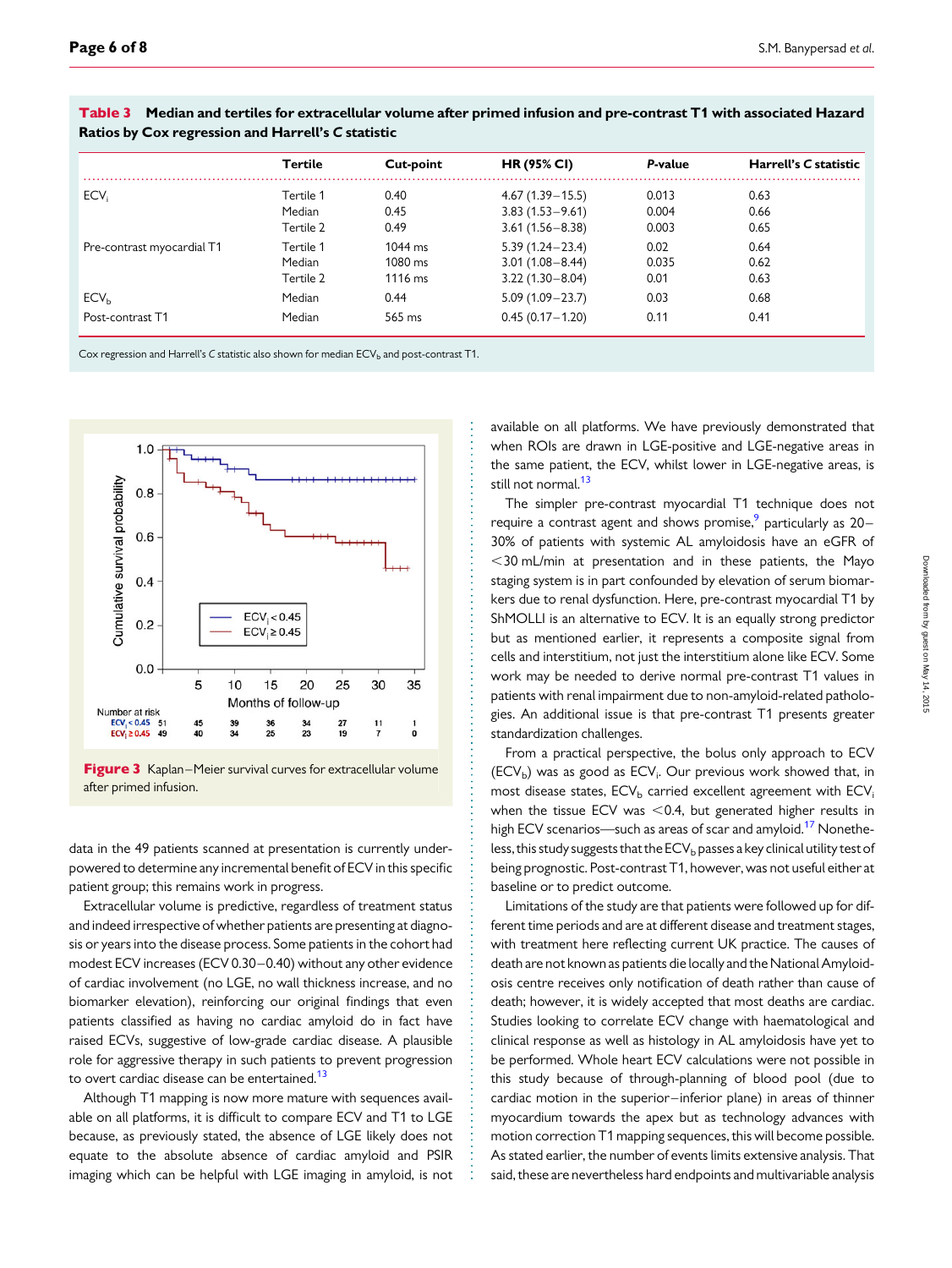<span id="page-6-0"></span>

Figure 4 Kaplan–Meier survival curves for (A) pre-contrast myocardial T1 and (B) extracellular volume at bolus (NB: although the median of 0.44 was used, the groups are not equal because more than 1 patient had an extracellular volume of 0.44).